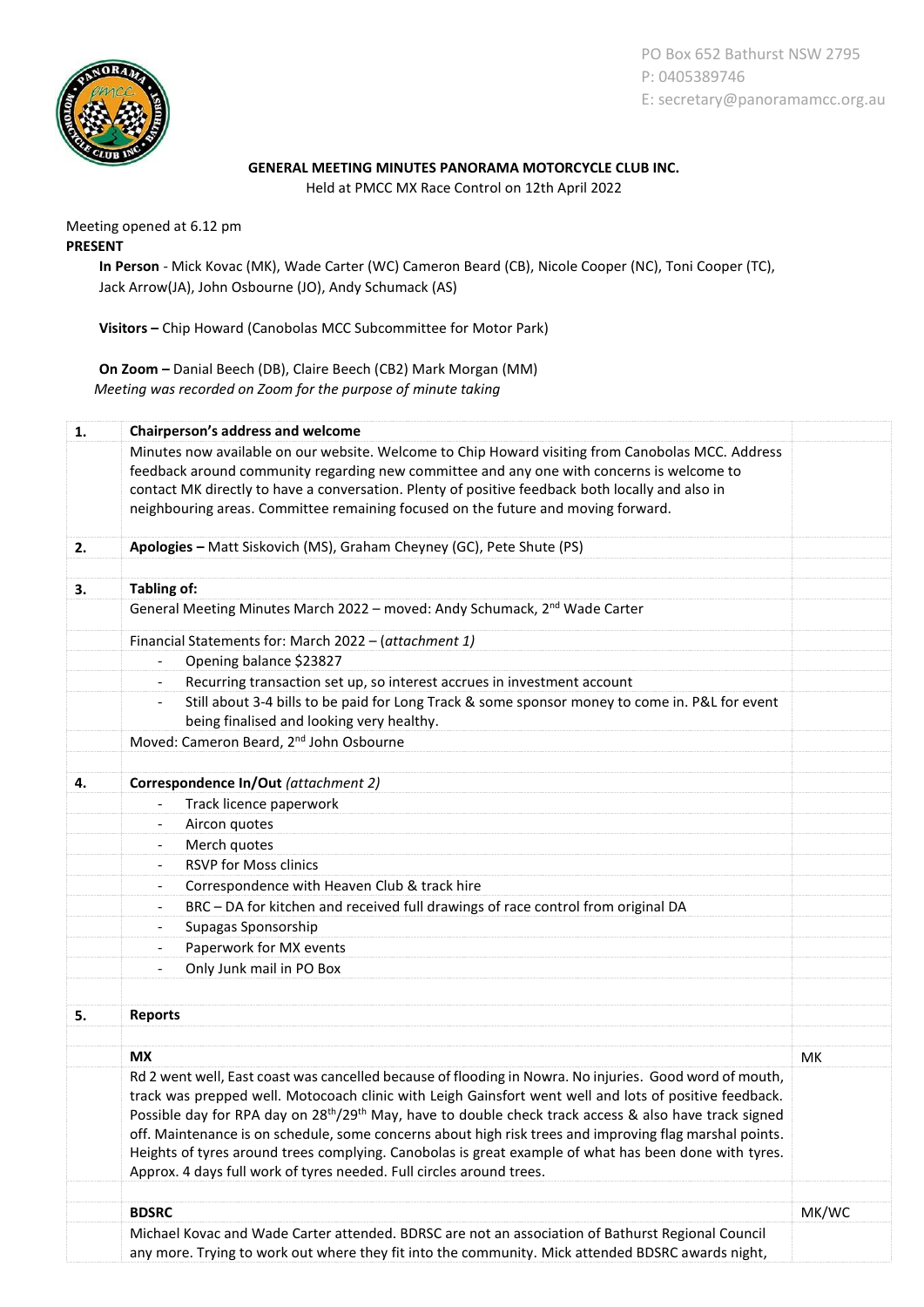|     | lots of talk about how fantastic the long track event was. We received the organizational excellence<br>award.                                                                                                                                                                                                                                                                                                                                                                                                                                                                                                                                                                                                                                                                                                                                                                                                                                                                                                                                                                                                                                                                                                                                                                                                                                                                                                                                                                                                                                                                                                                                                                                                                                                                                                                                                                                                                                                                                                                                                                                                                                                                                                                                                                                                                                                                                                                                                                                                                                                                                                                  |                       |
|-----|---------------------------------------------------------------------------------------------------------------------------------------------------------------------------------------------------------------------------------------------------------------------------------------------------------------------------------------------------------------------------------------------------------------------------------------------------------------------------------------------------------------------------------------------------------------------------------------------------------------------------------------------------------------------------------------------------------------------------------------------------------------------------------------------------------------------------------------------------------------------------------------------------------------------------------------------------------------------------------------------------------------------------------------------------------------------------------------------------------------------------------------------------------------------------------------------------------------------------------------------------------------------------------------------------------------------------------------------------------------------------------------------------------------------------------------------------------------------------------------------------------------------------------------------------------------------------------------------------------------------------------------------------------------------------------------------------------------------------------------------------------------------------------------------------------------------------------------------------------------------------------------------------------------------------------------------------------------------------------------------------------------------------------------------------------------------------------------------------------------------------------------------------------------------------------------------------------------------------------------------------------------------------------------------------------------------------------------------------------------------------------------------------------------------------------------------------------------------------------------------------------------------------------------------------------------------------------------------------------------------------------|-----------------------|
|     |                                                                                                                                                                                                                                                                                                                                                                                                                                                                                                                                                                                                                                                                                                                                                                                                                                                                                                                                                                                                                                                                                                                                                                                                                                                                                                                                                                                                                                                                                                                                                                                                                                                                                                                                                                                                                                                                                                                                                                                                                                                                                                                                                                                                                                                                                                                                                                                                                                                                                                                                                                                                                                 |                       |
|     | <b>Long Track</b>                                                                                                                                                                                                                                                                                                                                                                                                                                                                                                                                                                                                                                                                                                                                                                                                                                                                                                                                                                                                                                                                                                                                                                                                                                                                                                                                                                                                                                                                                                                                                                                                                                                                                                                                                                                                                                                                                                                                                                                                                                                                                                                                                                                                                                                                                                                                                                                                                                                                                                                                                                                                               | AS/WC                 |
|     | Date set already and booked with Showground. Lyndel has spoken with MNSW about date. Trying to<br>avoid clashes with anything in the central west, irrespective of discipline. Expecting more entrants and<br>spectators next year. Proper wrap up next meeting after P&L and will also be brainstorm, planning for<br>next one. Claire & Lyndel to organize permit. Wade to notify tourist information centre to avoid                                                                                                                                                                                                                                                                                                                                                                                                                                                                                                                                                                                                                                                                                                                                                                                                                                                                                                                                                                                                                                                                                                                                                                                                                                                                                                                                                                                                                                                                                                                                                                                                                                                                                                                                                                                                                                                                                                                                                                                                                                                                                                                                                                                                         |                       |
|     | clashes with Hockey etc, will be issues with parking otherwise.                                                                                                                                                                                                                                                                                                                                                                                                                                                                                                                                                                                                                                                                                                                                                                                                                                                                                                                                                                                                                                                                                                                                                                                                                                                                                                                                                                                                                                                                                                                                                                                                                                                                                                                                                                                                                                                                                                                                                                                                                                                                                                                                                                                                                                                                                                                                                                                                                                                                                                                                                                 |                       |
|     |                                                                                                                                                                                                                                                                                                                                                                                                                                                                                                                                                                                                                                                                                                                                                                                                                                                                                                                                                                                                                                                                                                                                                                                                                                                                                                                                                                                                                                                                                                                                                                                                                                                                                                                                                                                                                                                                                                                                                                                                                                                                                                                                                                                                                                                                                                                                                                                                                                                                                                                                                                                                                                 |                       |
|     | V&V                                                                                                                                                                                                                                                                                                                                                                                                                                                                                                                                                                                                                                                                                                                                                                                                                                                                                                                                                                                                                                                                                                                                                                                                                                                                                                                                                                                                                                                                                                                                                                                                                                                                                                                                                                                                                                                                                                                                                                                                                                                                                                                                                                                                                                                                                                                                                                                                                                                                                                                                                                                                                             |                       |
|     | V&V have decided to split off from the PMCC will be forming Bathurst Motocycle Enthusiast Club.                                                                                                                                                                                                                                                                                                                                                                                                                                                                                                                                                                                                                                                                                                                                                                                                                                                                                                                                                                                                                                                                                                                                                                                                                                                                                                                                                                                                                                                                                                                                                                                                                                                                                                                                                                                                                                                                                                                                                                                                                                                                                                                                                                                                                                                                                                                                                                                                                                                                                                                                 | AS                    |
|     | PMCC to decide if will continue with V&V membership. BMEC will be attempting to be affiliated with<br>MNSW. Andy to obtain minutes from the V&V subcommittee meeting and forward to secretary email.<br>Claire mentioned concerns that a few disgruntled people seem to creating PMCC mk 2 and that<br>Ridernet had been chosen as the only data base, rather than how the previous committee had run 2-3<br>different databases and spread sheets and had neglected it and people had membership with out<br>paying or had paid but no record of membership and it was creating issues. Andy said Ridernet is<br>efficient and that it hadn't been mentioned at the most recent meeting. Claire queried why it was then<br>that these members were starting their own club then. Wade stated that it was because they don't<br>want to be a part of what we are doing. Andy said it was because they're not interested in motocross<br>and they just want to do vintage and veteran things. Some discussion took place around the<br>inevitability of these few members starting their own club, taking pieces of the PMCC history away<br>from PMCC, the necessity of starting the club when they have an active subcommittee. Looking after<br>the history of PMCC. Chip Howard contributed some information about experience with Canobolas<br>with conflicting clubs in the same area and MNSWs. That there were several social clubs in the Orange<br>area and they want them all involved in the motor park, however having only one MNSW club means<br>members don't have to pay to join multiple clubs. Andy mentioned that only 2 PMCC V&V members<br>came to help at the Long Track out of all 104 V&V members. John Osbourne said that was strange<br>because they had always had good numbers turn up previously. Claire stated that it seems like this was<br>an outcome of the V&V subcommittee being run as its own separate club and that this wouldn't be the<br>case if the communication were improved and the V&V felt valued as members of PMCC and that<br>we've seen this happen where communication had been improved with Long Track and Motocross with<br>new members returning, that this was a missed opportunity and that this will exasperate rumors and<br>gossip that PMCC has been unhappy with. Wade said that we could still facilitate a V&V section and<br>Andy asked if we really wanted to. Discussion took place about the effects that having to have multiple<br>memberships might have on our members families and how the V&V section would be looked after. No<br>decisions made. |                       |
|     |                                                                                                                                                                                                                                                                                                                                                                                                                                                                                                                                                                                                                                                                                                                                                                                                                                                                                                                                                                                                                                                                                                                                                                                                                                                                                                                                                                                                                                                                                                                                                                                                                                                                                                                                                                                                                                                                                                                                                                                                                                                                                                                                                                                                                                                                                                                                                                                                                                                                                                                                                                                                                                 |                       |
|     | <b>ITEM</b>                                                                                                                                                                                                                                                                                                                                                                                                                                                                                                                                                                                                                                                                                                                                                                                                                                                                                                                                                                                                                                                                                                                                                                                                                                                                                                                                                                                                                                                                                                                                                                                                                                                                                                                                                                                                                                                                                                                                                                                                                                                                                                                                                                                                                                                                                                                                                                                                                                                                                                                                                                                                                     | Action<br>required by |
| 6   | <b>Business arising from previous minutes</b>                                                                                                                                                                                                                                                                                                                                                                                                                                                                                                                                                                                                                                                                                                                                                                                                                                                                                                                                                                                                                                                                                                                                                                                                                                                                                                                                                                                                                                                                                                                                                                                                                                                                                                                                                                                                                                                                                                                                                                                                                                                                                                                                                                                                                                                                                                                                                                                                                                                                                                                                                                                   |                       |
|     |                                                                                                                                                                                                                                                                                                                                                                                                                                                                                                                                                                                                                                                                                                                                                                                                                                                                                                                                                                                                                                                                                                                                                                                                                                                                                                                                                                                                                                                                                                                                                                                                                                                                                                                                                                                                                                                                                                                                                                                                                                                                                                                                                                                                                                                                                                                                                                                                                                                                                                                                                                                                                                 |                       |
| 6.1 | Key Register & Key Acceptance form WIP being managed by Mick. Keys have been returned by Heaven                                                                                                                                                                                                                                                                                                                                                                                                                                                                                                                                                                                                                                                                                                                                                                                                                                                                                                                                                                                                                                                                                                                                                                                                                                                                                                                                                                                                                                                                                                                                                                                                                                                                                                                                                                                                                                                                                                                                                                                                                                                                                                                                                                                                                                                                                                                                                                                                                                                                                                                                 | MK                    |
|     | Club. A big thank you to Smith & Co for donating our change of locks. Letter of thanks to be drafted.                                                                                                                                                                                                                                                                                                                                                                                                                                                                                                                                                                                                                                                                                                                                                                                                                                                                                                                                                                                                                                                                                                                                                                                                                                                                                                                                                                                                                                                                                                                                                                                                                                                                                                                                                                                                                                                                                                                                                                                                                                                                                                                                                                                                                                                                                                                                                                                                                                                                                                                           |                       |
|     | Waiting on Logo from Smith & Co so acknowledgement on social media. Wade mentioned need for<br>more sponsorship signs on fencing and possibly podium. Claire mentioned mesh printed signs for<br>behind.                                                                                                                                                                                                                                                                                                                                                                                                                                                                                                                                                                                                                                                                                                                                                                                                                                                                                                                                                                                                                                                                                                                                                                                                                                                                                                                                                                                                                                                                                                                                                                                                                                                                                                                                                                                                                                                                                                                                                                                                                                                                                                                                                                                                                                                                                                                                                                                                                        |                       |
| 6.2 | Recruit more officials during 2022, create talent pool                                                                                                                                                                                                                                                                                                                                                                                                                                                                                                                                                                                                                                                                                                                                                                                                                                                                                                                                                                                                                                                                                                                                                                                                                                                                                                                                                                                                                                                                                                                                                                                                                                                                                                                                                                                                                                                                                                                                                                                                                                                                                                                                                                                                                                                                                                                                                                                                                                                                                                                                                                          | CB <sub>2</sub>       |
|     | Mick and Dan both level 2 clerks and scheduled to attend Steward seminar.                                                                                                                                                                                                                                                                                                                                                                                                                                                                                                                                                                                                                                                                                                                                                                                                                                                                                                                                                                                                                                                                                                                                                                                                                                                                                                                                                                                                                                                                                                                                                                                                                                                                                                                                                                                                                                                                                                                                                                                                                                                                                                                                                                                                                                                                                                                                                                                                                                                                                                                                                       |                       |
|     | Claire level 2 Race Secretary<br>- Training schedule to be displayed in Race Office so training and signed off can be planned.                                                                                                                                                                                                                                                                                                                                                                                                                                                                                                                                                                                                                                                                                                                                                                                                                                                                                                                                                                                                                                                                                                                                                                                                                                                                                                                                                                                                                                                                                                                                                                                                                                                                                                                                                                                                                                                                                                                                                                                                                                                                                                                                                                                                                                                                                                                                                                                                                                                                                                  |                       |
|     | Hopefully encourage more members to get involved.                                                                                                                                                                                                                                                                                                                                                                                                                                                                                                                                                                                                                                                                                                                                                                                                                                                                                                                                                                                                                                                                                                                                                                                                                                                                                                                                                                                                                                                                                                                                                                                                                                                                                                                                                                                                                                                                                                                                                                                                                                                                                                                                                                                                                                                                                                                                                                                                                                                                                                                                                                               |                       |
|     | Mick also signed off as level 2 coach so he can do endorsements now<br>$\overline{\phantom{a}}$                                                                                                                                                                                                                                                                                                                                                                                                                                                                                                                                                                                                                                                                                                                                                                                                                                                                                                                                                                                                                                                                                                                                                                                                                                                                                                                                                                                                                                                                                                                                                                                                                                                                                                                                                                                                                                                                                                                                                                                                                                                                                                                                                                                                                                                                                                                                                                                                                                                                                                                                 |                       |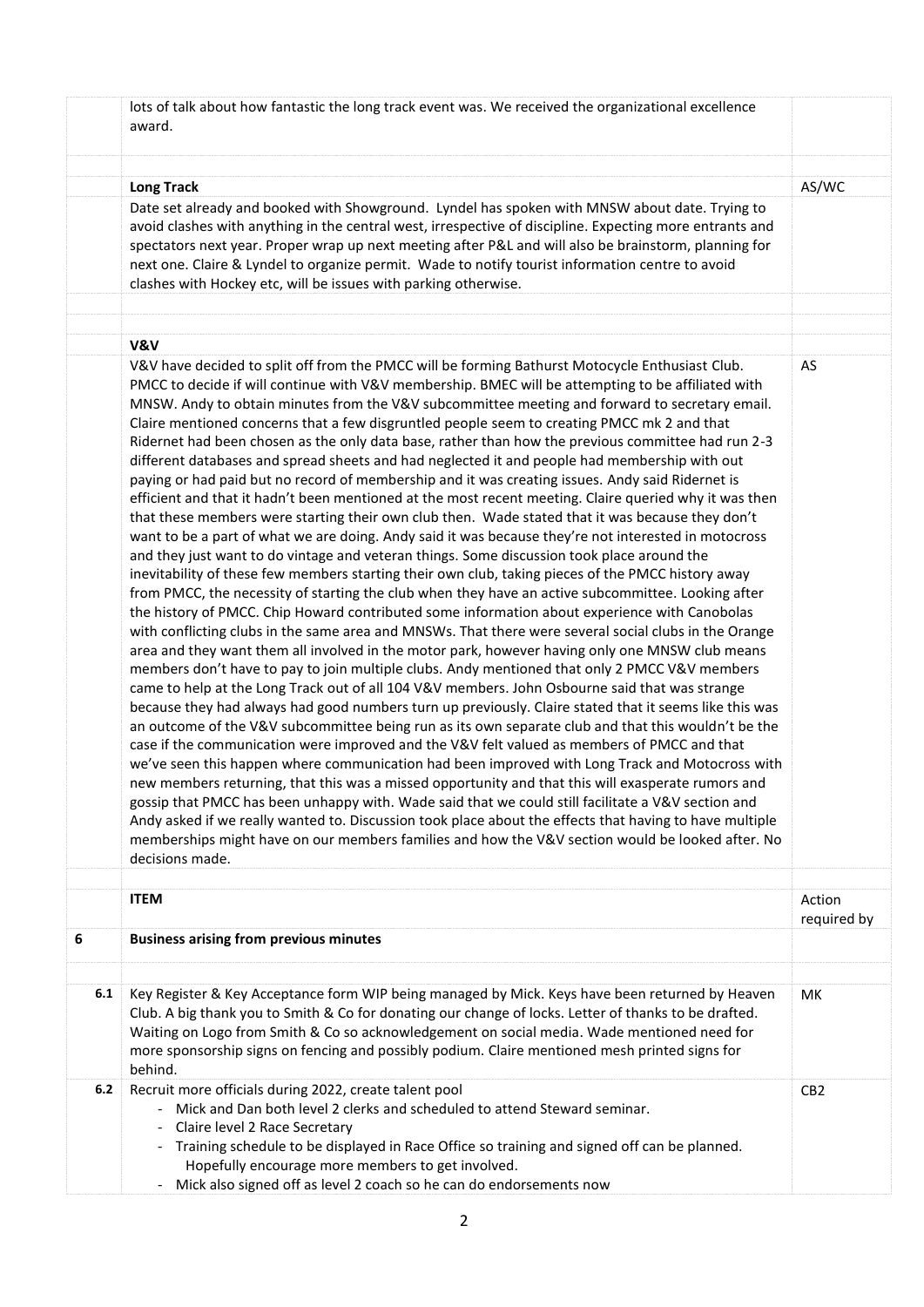|     | - Other clubs supporting our official's training by scheduling us at their rounds, ie. Dan Clerking at<br>Young so we can get Stewards trained up sooner. Maitland has approached us for Race<br>Secretary assistance and also Clerking.<br>Many other clubs are paying their officials so it's a great opportunity to learn how other days<br>$\blacksquare$<br>are run.<br>- 4-5 members recently completed Clerk Seminar<br>- Wade to be signed off as scrutineer.                                                                                                                                                                                                                                                                                                                                                                                                                                    |                      |
|-----|----------------------------------------------------------------------------------------------------------------------------------------------------------------------------------------------------------------------------------------------------------------------------------------------------------------------------------------------------------------------------------------------------------------------------------------------------------------------------------------------------------------------------------------------------------------------------------------------------------------------------------------------------------------------------------------------------------------------------------------------------------------------------------------------------------------------------------------------------------------------------------------------------------|----------------------|
| 6.3 | <b>Social Media/PR</b><br>Good article thanks to Wade in Australasian Dirt Bike magazine. Creating content that encourages<br>engagement. The more people who like and comment on our posts, the more visibility the club has.<br>Supporting other local clubs by sharing their events, i.e. Canobolas Rd1. Otherwise keeping quiet to not<br>Spam people and keep the focus on other clubs major events while we have nothing on ie. Mudgee and<br>their Off Road event. Website has been updated to that constitution and meeting minutes are available<br>for all members and the public to view. Website is a word press template that we can't alter the menus<br>for but Netmaintain can do on our behalf. Wade to provide content for Long Track and more recent<br>photos so that that page can be updated. Also to provide copy of the Australasian Dirt Bike article for<br>club notice board. | CB2 & all<br>members |
| 6.4 | Transponders update - no movement as Dan has been busy and with no event immediately it wasn't a<br>priority. Will follow up Westhold by email. Canobolas also looking at transponders, Chip to get<br>Canobolas' secretary to contact Dan. Questioned security and return of transponders                                                                                                                                                                                                                                                                                                                                                                                                                                                                                                                                                                                                               | DB                   |
| 6.5 | <b>Grants update</b><br>Infrastructure grant that was available stalled as BRC would need DA.                                                                                                                                                                                                                                                                                                                                                                                                                                                                                                                                                                                                                                                                                                                                                                                                            | DB                   |
| 6.6 | <b>Rosedale Tyres</b><br>John guestimates that there about 730 around the track and maybe 300 tyres in the stock pile, so<br>approximately 1000 minimum. John has them in piles of about 20. Accessible at the moment, not wet<br>anymore. Dan to email & check to see if tyre removal company will go to Johns place. Andy Moved that<br>we spend maximum \$5000 to remove the tyres and Wade seconded. No one has yet contacted the<br>power plant community grant program for financial assistance                                                                                                                                                                                                                                                                                                                                                                                                    | MK                   |
| 6.7 | <b>Club Sponsorship</b><br>Mick has emailed a number of larger companies, i.e Fly, Lorna Jane, LSKD. No response yet.<br>Claire has organised the Supagas sponsorship for large LPG bottles which will save us 2 -3 bbq bottles a<br>round. Also looking at product prizes for a junior class.<br>Mick has spoken with Susan, Jake Carrol's mum about reinstating the memorial round and also possibly<br>a memorial bench.                                                                                                                                                                                                                                                                                                                                                                                                                                                                              | MK/CB2               |
| 6.8 | Canteen<br>Nicole is the new canteen manager. Canteen has been busy and its great seeing some of the juniors<br>coming in and helping in the afternoon. Some of the kids possibly need some parental supervision.<br>Toni Cooper has been helping out with the young kids and it's been a great experience for them.<br>Working out the roster and who works well with each other, keeping it fun and trying to make sure no<br>one stays in their too long. Important that volunteers turn up for their shift. Big Thank you to Mick's<br>father-in-law Steven Carter for helping out with the BBQ over lunch rush! He has said he will be back<br>which is lovely. Claire reviewed the costs of the canteen and MX events generally and we are tracking<br>well and the canteen is operating at a healthy profit.                                                                                      | NC/CB2               |
|     | Need to work on the DA for the canteen, venting, hand washing, equipment washing, coving, 4 months<br>since inspection and we need to make a start.                                                                                                                                                                                                                                                                                                                                                                                                                                                                                                                                                                                                                                                                                                                                                      |                      |
|     | Some new equipment has been obtained and installed. Stainless steel bench has replaced blow mould<br>table as work bench as it was too low and its more hygienic. 4 yr old Commercial Fridge for the food<br>items so that they're not crossing paths with people getting drinks and serving. Both picked up from<br>Grays Online auctions from a restaurant that was closing down. Need to solve issue of drink bottles<br>constantly falling over in drinks fridge, maybe Perspex. Nicole has been checking other canteens<br>whenever she has been visiting other events to see how they've been doing things. The new equipment                                                                                                                                                                                                                                                                      |                      |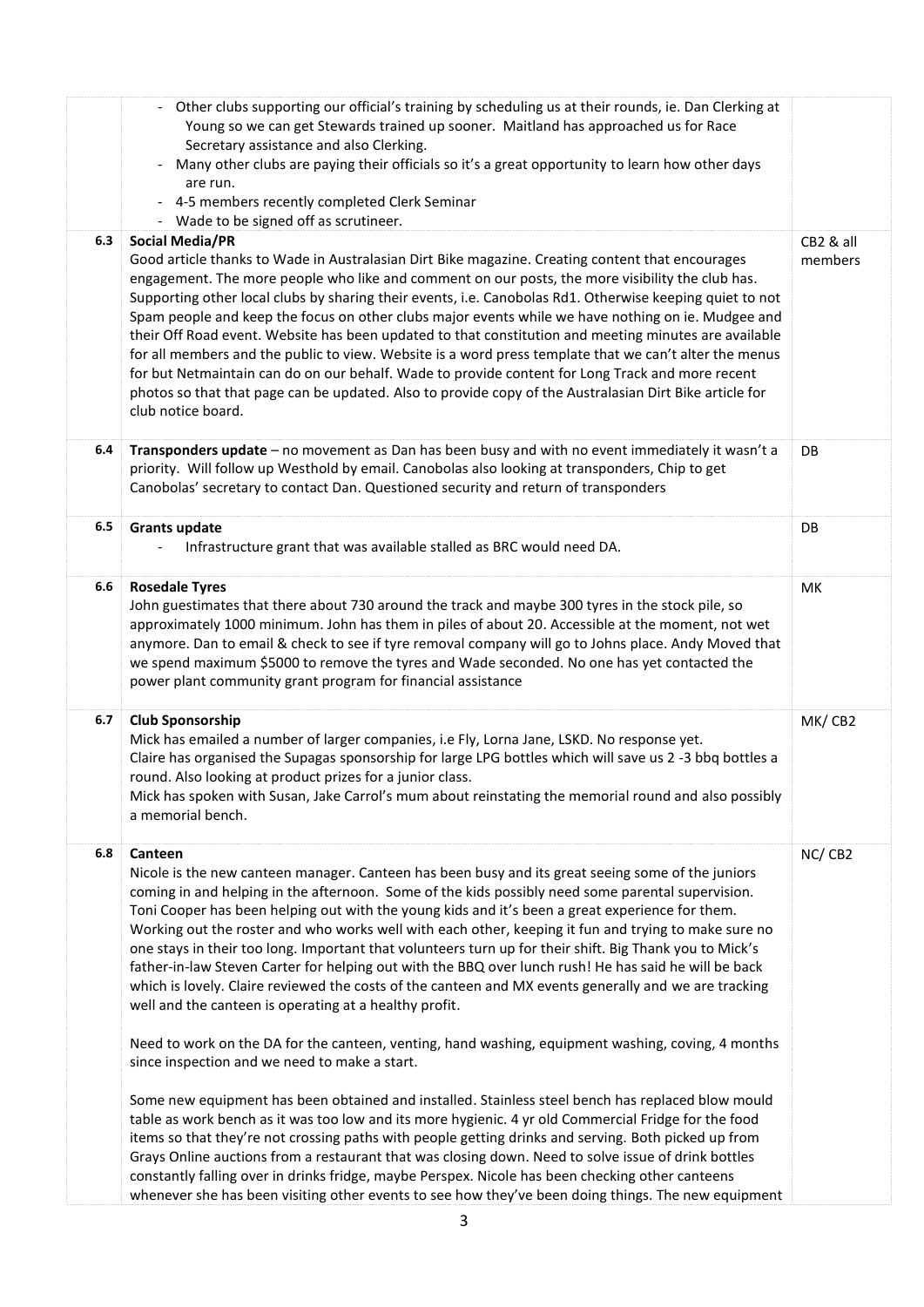|                          | isn't owned by PMCC, Claire purchased it privately. Angela gave Nicole really good feedback about how<br>much nicer it was working in the canteen now. Mick asked if Claire would be happy to sell the<br>equipment to the club and she said she would be happy to. Mick moved and Andy seconded. Dan to<br>provide receipts for the equipment.<br>Introduction of fruit salads went well, really popular and sold out of all 30. Will be adding a pork/lamb<br>and gravy. Sausage sandwiches not as popular as expected. Ordered 200 sausages for RPA, rd1 & rd2<br>and we now have 200 left over in the freezer.                                                                                                                                                                                                                                                                                                                                                                                                                                                                                                                                                  |                 |
|--------------------------|---------------------------------------------------------------------------------------------------------------------------------------------------------------------------------------------------------------------------------------------------------------------------------------------------------------------------------------------------------------------------------------------------------------------------------------------------------------------------------------------------------------------------------------------------------------------------------------------------------------------------------------------------------------------------------------------------------------------------------------------------------------------------------------------------------------------------------------------------------------------------------------------------------------------------------------------------------------------------------------------------------------------------------------------------------------------------------------------------------------------------------------------------------------------|-----------------|
| 6.9                      | <b>Track Prep/Maintenance</b><br>Track prep is happening and looking good. Dan has been communicating to Mark Thompson photos will<br>be sent to Mark for him to review prior to inspection so we can have feedback. Inspection due end of<br>June. Round 3 scheduled for 26 <sup>th</sup> June and RPA possibly on 29 <sup>th</sup> May, 5 week timeline for completion.<br>Thank you to Will Townsend for his support, also to Sisko, Joel, Wade, Mick and Dan for all the work<br>they have been doing.                                                                                                                                                                                                                                                                                                                                                                                                                                                                                                                                                                                                                                                          | CB <sub>2</sub> |
| 6.10                     | <b>Vehicle Rego Transfer</b><br>Cameron will follow up with Bruce. Dan queried if the trailer was out of rego now and Cameron said it<br>will be. Dan asked if its worth continuing rego with the toilet trailer given its rarely used. Cameron and<br>Andy said the rego would be marginal, however Dan thought the rego might increase once its out of<br>Bruce's personal name and registered with the association. Wade said the trailer was used at the Long<br>Track in the centre field. Conversation took place about costs and logistics with pumping out and not<br>being used at the grass track. Question if they can be plumbed in to the race control building to<br>increase access to amenities. Wade to send photo of toilets to Dan.                                                                                                                                                                                                                                                                                                                                                                                                              | ${\sf CB}$      |
| 6.11                     | <b>Missing archival items</b><br>Cameron hasn't spoken with Glenn McDonald yet. Claire asked about items that weren't memorabilia,<br>missing minutes, financials etc and wanted to know if this had been followed up with Bruce. Wade<br>mentioned that we need that back and asked how we get it back. Claire stressed that we are trying to<br>be amicable and that there should be give on both sides. Dan commented that legally we need to keep<br>minutes indefinitely and Claire mentioned that we need to keep incident records for life and that they<br>should be digitised as a back up, also that removal of club property is theft. Nicole mentioned that Mick<br>had already emailed Bruce and that there had been no response. Claire queried if we should talk to Rob<br>Smith as the public officer. Andy asked if we could scan them and then give them back. Claire<br>questioned why they need them at all. Wade reiterated not losing the heritage of the club and that<br>prior to 2022 this was all part of PMCC and that all these items that have been missing for 4 months are<br>legally owned by PMCC. Andy and John to talk to Bruce. | MK/CB           |
| 6.12                     | V&V subcommittee email<br>Covered in V&V report from Andy                                                                                                                                                                                                                                                                                                                                                                                                                                                                                                                                                                                                                                                                                                                                                                                                                                                                                                                                                                                                                                                                                                           | AS              |
| 6.13                     | Permits for MX for 2022<br>All permits for the 2022 MX and camping permits have been submitted and paid for. If we need to<br>cancel anything later in the year we can get a refund.                                                                                                                                                                                                                                                                                                                                                                                                                                                                                                                                                                                                                                                                                                                                                                                                                                                                                                                                                                                | CB <sub>2</sub> |
| 6.14                     | Club Merch / Hoodies / Jacket<br>Most competitive quote is from Logan signs. Trying to get something finalised prior to KOMX so we<br>have an item that junior members especially can use similar to other regional sports. Colours will be<br>black and gold to tie in with Logo and history of 'Tiger Tracks' (Mick to follow up with donor or Tiger<br>Tracks items and Claire to digitise). EOI for orders to be sent out on FB and orders to be sent to<br>secretary email and EFT funds to bank.                                                                                                                                                                                                                                                                                                                                                                                                                                                                                                                                                                                                                                                              | CB <sub>2</sub> |
| $\overline{\phantom{a}}$ | <b>General Business</b>                                                                                                                                                                                                                                                                                                                                                                                                                                                                                                                                                                                                                                                                                                                                                                                                                                                                                                                                                                                                                                                                                                                                             |                 |
| 7.1                      | Budget for 2022/2023<br>Need to brainstorm a plan going forward to protect the club financially. Look at the ongoing costs and<br>net revenue from events and how this is invested back into the track, club assets and or the investment<br>account. Mick mentioned 2-2.5k for track prep ongoing. Claire received pricing from track builders in<br>Queensland for comparison and we are being really well looked after by the current team! Last major                                                                                                                                                                                                                                                                                                                                                                                                                                                                                                                                                                                                                                                                                                           | CB <sub>2</sub> |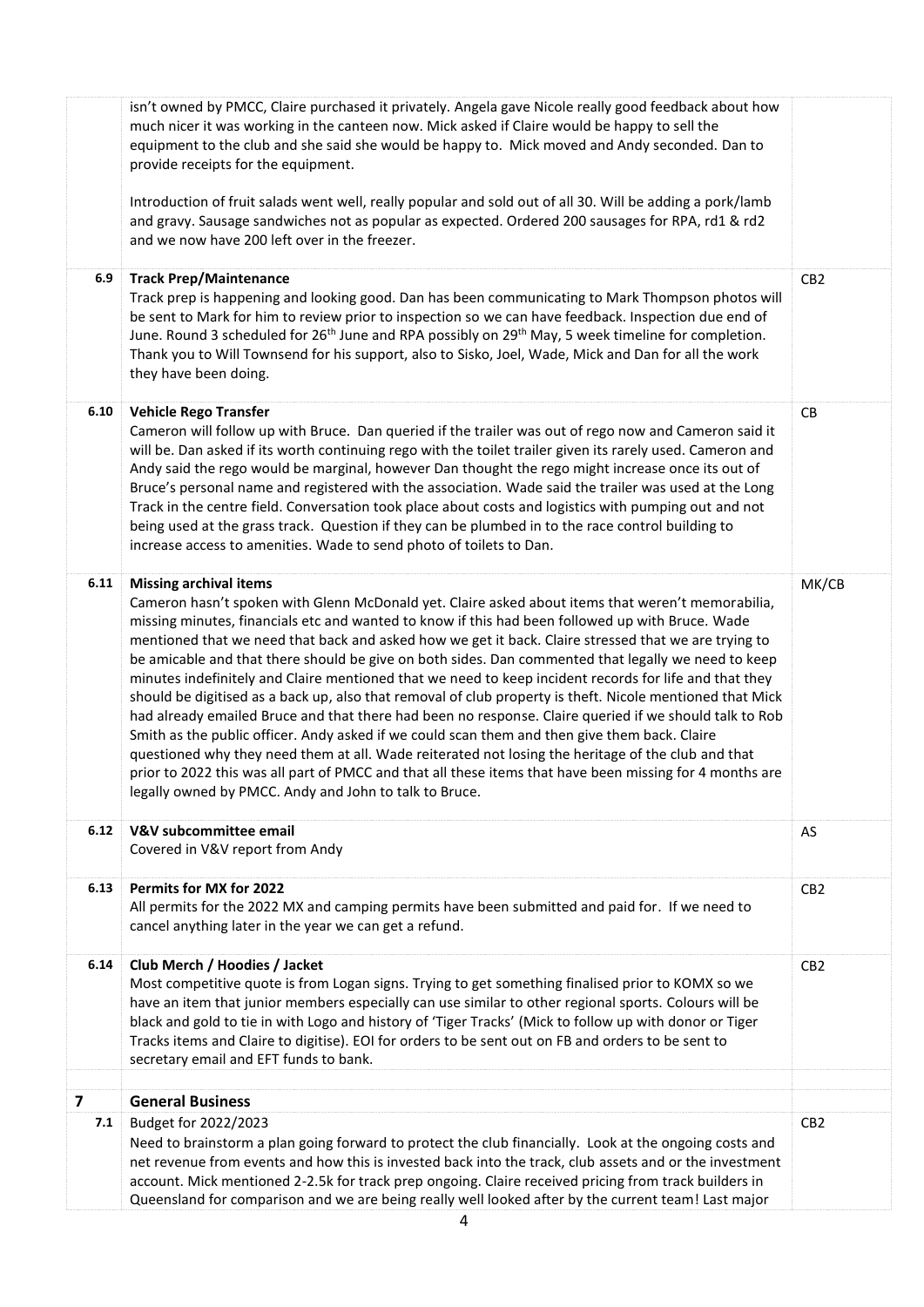|     | works was 5 years ago. Wade and Claire both stressed the importance of investing back into the track<br>to keep members happy. Options for increasing revenue, increasing rider numbers at events or more<br>coaching days. Potentially subsidizing coaching days for members. Mick and Jack gave feedback about<br>how important ripping the track is for increasing competitive riding. Claire raised topic of investing in<br>our own equipment and what the ongoing costs of that could be compared to hiring or contracting and<br>what our long term plan is. Contingency for repairs to loaned equipment if something goes wrong and<br>protecting relationships. Mick discussed positrac vs. older tractor with rotary hoe. Wade is happy to<br>prep the track for the rest of the year with his rotary hoe and tractor                                                                                                                                                                                                                                                                                                                                                                                                                                                                                                                                                                                                                                                                                                                                                                                                                                                                                                                                                                                                                                                                                                                                                                                                                                                                                                                                                                                                                                                                                                                                                                                |                 |
|-----|----------------------------------------------------------------------------------------------------------------------------------------------------------------------------------------------------------------------------------------------------------------------------------------------------------------------------------------------------------------------------------------------------------------------------------------------------------------------------------------------------------------------------------------------------------------------------------------------------------------------------------------------------------------------------------------------------------------------------------------------------------------------------------------------------------------------------------------------------------------------------------------------------------------------------------------------------------------------------------------------------------------------------------------------------------------------------------------------------------------------------------------------------------------------------------------------------------------------------------------------------------------------------------------------------------------------------------------------------------------------------------------------------------------------------------------------------------------------------------------------------------------------------------------------------------------------------------------------------------------------------------------------------------------------------------------------------------------------------------------------------------------------------------------------------------------------------------------------------------------------------------------------------------------------------------------------------------------------------------------------------------------------------------------------------------------------------------------------------------------------------------------------------------------------------------------------------------------------------------------------------------------------------------------------------------------------------------------------------------------------------------------------------------------|-----------------|
| 7.2 | Air conditioning quotes<br>2 quotes received for split system. Discussion took place about need and timing, Andy suggested<br>looking at ducted system pricing to do whole building, however the Canteen will have separate<br>requirements for exhaust venting and the boardroom doesn't get used. Temperature in kitchen is very<br>hot when the room is not in use and a vent like a whirly bird might be a better option. Andy will ask the<br>air con teacher from TAFE if they want. Conversation came back to a need for a budget and<br>brainstorming what the prioritise spending items. Nicole suggested making a 'wish list'. Mick pointed<br>out that we are going into winter and its going to be cold in the building when we are having meetings<br>in there now too. Andy mentioned getting pricing for ducted to compare.                                                                                                                                                                                                                                                                                                                                                                                                                                                                                                                                                                                                                                                                                                                                                                                                                                                                                                                                                                                                                                                                                                                                                                                                                                                                                                                                                                                                                                                                                                                                                                     | МK              |
| 7.3 | Track Hire Agreement / Schedule of Fees<br>Dan got a copy of the Lakes Club track hire agreement as a starting point for PMCC and adjusted it for<br>the Heaven Club. Was good to set expectations with other Clubs about the state of the track prior to<br>their events regarding things like grooming. Claire mentioned the need for a schedule of fees for things<br>like the amenities cleaning so that if we need to do it after then our volunteers time is covered.                                                                                                                                                                                                                                                                                                                                                                                                                                                                                                                                                                                                                                                                                                                                                                                                                                                                                                                                                                                                                                                                                                                                                                                                                                                                                                                                                                                                                                                                                                                                                                                                                                                                                                                                                                                                                                                                                                                                    | DB              |
| 7.4 | <b>Updating signage</b><br>Claire suggested getting signs like other clubs have, ie Young "It is a requirement of this club that you<br>MUST have volunteer for flagging at sign on" or Hastings "before you complain, have you volunteered<br>yet?". Also at entry about requirements for Open pit paddock, ie enclosed foot wear, no dogs etc. Also<br>a welcome to Panorama Motorcycle Club sign. Wade volunteered to look after the signage of Claire<br>investigated the Energy Australia community grant for the tyre removal. Claire agreed to do so. Dan to<br>check with BRC on requirements/sizing/placement of sign at entrance as per our lease/licence<br>agreement.                                                                                                                                                                                                                                                                                                                                                                                                                                                                                                                                                                                                                                                                                                                                                                                                                                                                                                                                                                                                                                                                                                                                                                                                                                                                                                                                                                                                                                                                                                                                                                                                                                                                                                                              | CB <sub>2</sub> |
| 7.5 | Presentation by Chip Howard, Canobolas MCC<br>They will be running an evaluation event, including Minikana RPA which will be managed by Blacktown<br>Minikana. There will be pit tents set up with suppliers/sponsors, they want to get as many people their<br>as possible to show council how popular motorcycling is in the central west. Opportunity for PMCC to<br>have tent set up for promoting club and membership. Beard Brothers, Mick Muldoon will be there.<br>Looking for motorcycling trailer manufacturers to set up. Claire & Mick suggested they look at booking<br>in the mini bike hero trailer from MNSW. Will be held on Sunday the 5 <sup>th</sup> June. Clashes with Moss Clinic<br>at PMCC and Mudgee rounds which will take a few of our members out. Canobolas have been working<br>on this for 2 years with Orange council. Chip will be getting a Minikana Kit from MA with more info.<br>They also want to tap into our good reputation for Long Track, and would love PMCC to come out and<br>run Long Track. Wade expressed concerns that the Senior Australian Long Track Titles at Coorindi are<br>on the 4 <sup>th</sup> & 5 <sup>th</sup> June and that he had entered. Claire asked if the long track would be running as<br>open/club/rpa event. Wade expressed concerns about track and fencing and some discussion took<br>place around requirements. Claire asked Chip what they would see out involvement being, Chips said<br>they would see it as us telling them what to do, ie Andy's subcommittee coming in and Canobolas is<br>looking to make the money off the event and would be really happy to cover their costs etc. More<br>conversation took place around fencing requirements. Chip said it would be Canobolas' responsibility<br>to get the licence and they would be looking to PMCC to come in and run the event on the day. They're<br>hoping to get DA approved by Spring so that they can permanently run Long Track events. Wade<br>mentioned how our Long Track day was run by Lyndel Butler. Claire mentioned that we don't have<br>officials with Long Track experience and that maybe Cowra might be better placed to assist. Wade can<br>assist with all the information leading up to event. Canobolas has strong support from Orange<br>Councilors and Chip walked through the discussions with Council and Wade mentioned the financial |                 |